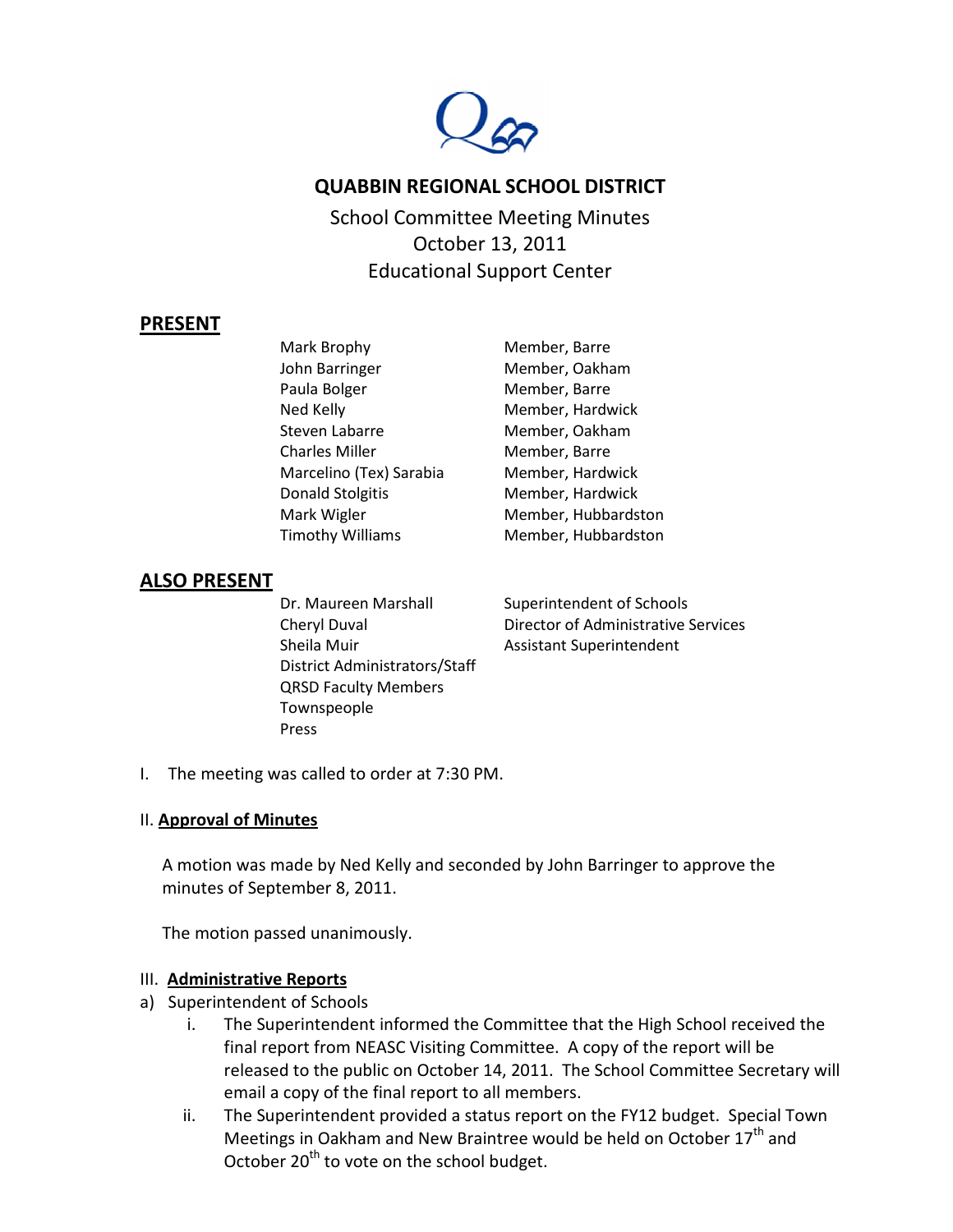The Supt. and Director Duval presented a response to the letter the Oakham Board of Selectmen sent to residents regarding the FY12 school budget. The response clarified facts posted in the missive.

A brief discussion ensued.

- b) Director of Administrative Services
	- i. Richard Sullivan, Partner for the Auditing Firm Powers & Sullivan, reviewed the FY11 audit report, financial statement and federal report. Mr. Sullivan reported that Cheryl Duval and financial team were audit ready. All reports were consistently on time and accurate. Mr. Sullivan indicated that he had no unusual items to report to the Committee. The results of audit testing were "no findings", which is the best you can expect. In summary, Mr. Sullivan indicated that there was nothing to report to consider a deficiency and the FY11 audit was very positive and consistent with previous years.

Supt. Marshall commended Director Duval and the financial team for their stellar work.

Committee Members echoed the Superintendent's commendation of Director Duval and the Quabbin Financial Team.

- ii. Presentation of Warrants: AP warrants 8A, 8C, 9A, and 10A and Payroll Warrants 6, 7 and 8 were approved by the Warrant Subcommittee.
	- c) Teachers Advisory Council Dennis Dextradeur reported that an art exhibit by QRHS Teacher Michelle Sarkasian will be displayed at Hanover Theatre. Open House was held on October  $6<sup>th</sup>$  and the High School will be hosting a college application night on November  $15^{th}$ . On November  $11^{th}$ , 5 athletes and one coach will be inducted into the Quabbin Athletic Hall of Fame.
	- d) Student Advisory Council –No report was given.

# IV. **Subcommittee Reports**

- a) Administrative Review Subcommittee No report was given.
- b) Alternative Funding Adhoc Subcommittee No report was given.
- c) Barre Building Subcommittee –No report was given.
- d) Central Office Subcommittee A Central Office Subcommittee meeting will be held on Friday, October 21<sup>st</sup> at 4:00 PM.
- e) Collective Bargaining Subcommittee –Mark Brophy reported that the Collective Bargaining Subcommittee continues to meet with collective bargaining groups.
- f) Plants & Facilities Subcommittee The Supt. reported that steel was erected over the Columbus Day weekend. The project is slightly behind schedule due to the steel delivery but is expected to wrap up on time.
- g) Policy, Review and Reform Subcommittee Next meeting scheduled for October 3, 2011 may be rescheduled due to a conflict with Tastefully Quabbin event.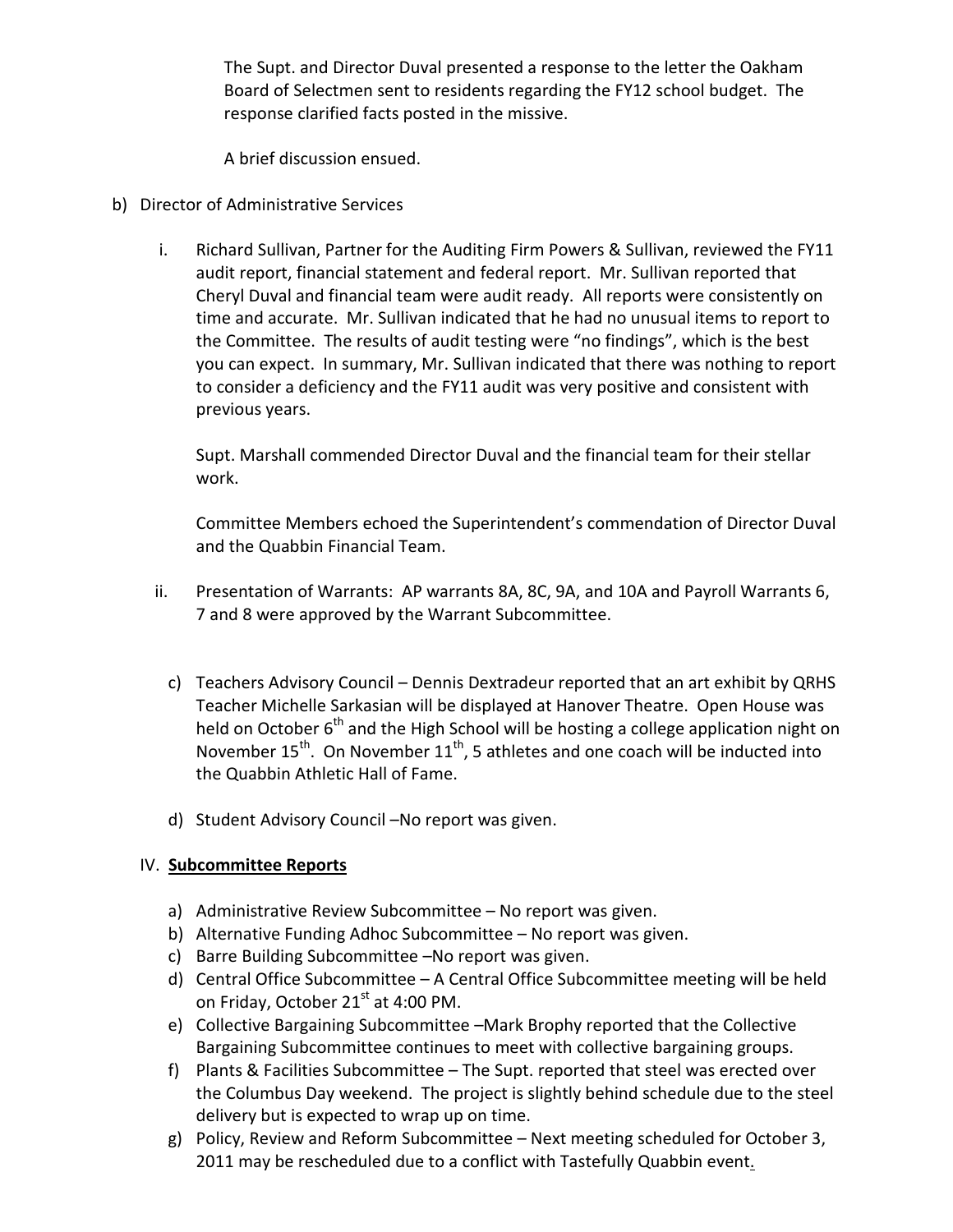- h) Special Education Subcommittee Paula Bolger reported that a meeting will be scheduled within the next few weeks.
- i) Technology Subcommittee –Tim Williams reported that a meeting with the new Director of Technology was held. Mr. Walsh, Director of Technology, will attend the November School Committee meeting to present a technology report.
- j) Budget Subcommittee –This item was discussed under the Superintendent's Report.

### 5) **Unfinished Business**

There were no items for action by the Committee.

### 6) **Public Comment**

No one addressed the Committee.

### 7) **School Committee Concerns**

Ned Kelly asked if the audit report will be sent to the Towns. Director Duval confirmed that copies of the full audit report will be sent to all Member Towns.

#### 8) **New Business**

a) Statement of Support for the Guard and Reserve – Tony Ingrisano, representative from the Massachusetts ESGR Committee explained the role of the ESGR which is to advocate for service people with employers.

A motion was made by Charles Miller and seconded by Ned Kelly to authorize the signing of the Statement of Support for the Guard and Reserve.

The motion passed unanimously.

The Superintendent and Chairman Pro Tem Mark Brophy signed the Statement of Support for the Guard and Reserve.

b) Proposed Field Trip to Ghana, West Africa – Dot Verheyen-Cudjoe reviewed details of the proposed Project Ghana service learning trip to Ghana, West Africa in July 2013.

Committee members asked questions regarding the trip proposal and requested additional information on safety protocols.

The Committee requested that more information be provided at the November  $10^{th}$ meeting.

Ms. Verheyen-Cudjoe encouraged interested Committee Members to attend a parent information meeting to be held next week and will provide date/time of upcoming meeting.

#### **ADJOURNMENT**

A motion was made by Steven Labarre and seconded by Tim Williams to adjourn.

The motion passed unanimously.

The meeting adjourned at 9:00 PM.